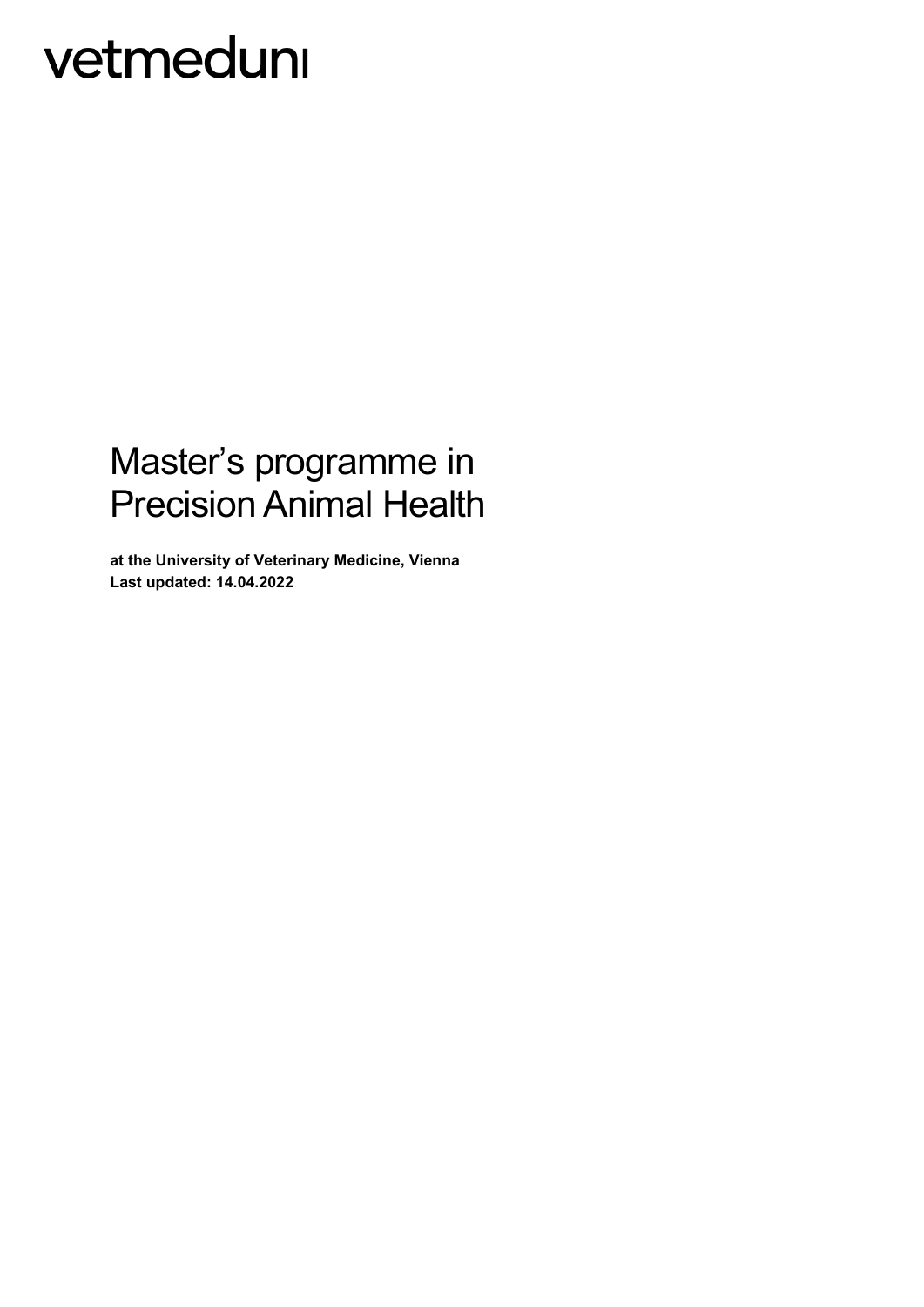### **Table of contents**

| $\mathbf{1}$ . |      |  |  |  |
|----------------|------|--|--|--|
|                | 1.1. |  |  |  |
|                | 1.2. |  |  |  |
|                | 1.3. |  |  |  |
|                | 1.4. |  |  |  |
|                | 1.5. |  |  |  |
| 2.             |      |  |  |  |
|                | 2.1. |  |  |  |
|                | 2.2. |  |  |  |
|                | 2.3. |  |  |  |
| 3.             |      |  |  |  |
|                | 3.1. |  |  |  |
|                | 3.2. |  |  |  |
| $\mathbf{4}$   |      |  |  |  |
|                | 4.1. |  |  |  |
|                | 4.2. |  |  |  |
| 5.             |      |  |  |  |
| 6.             |      |  |  |  |
| 7.             |      |  |  |  |
| 8.             |      |  |  |  |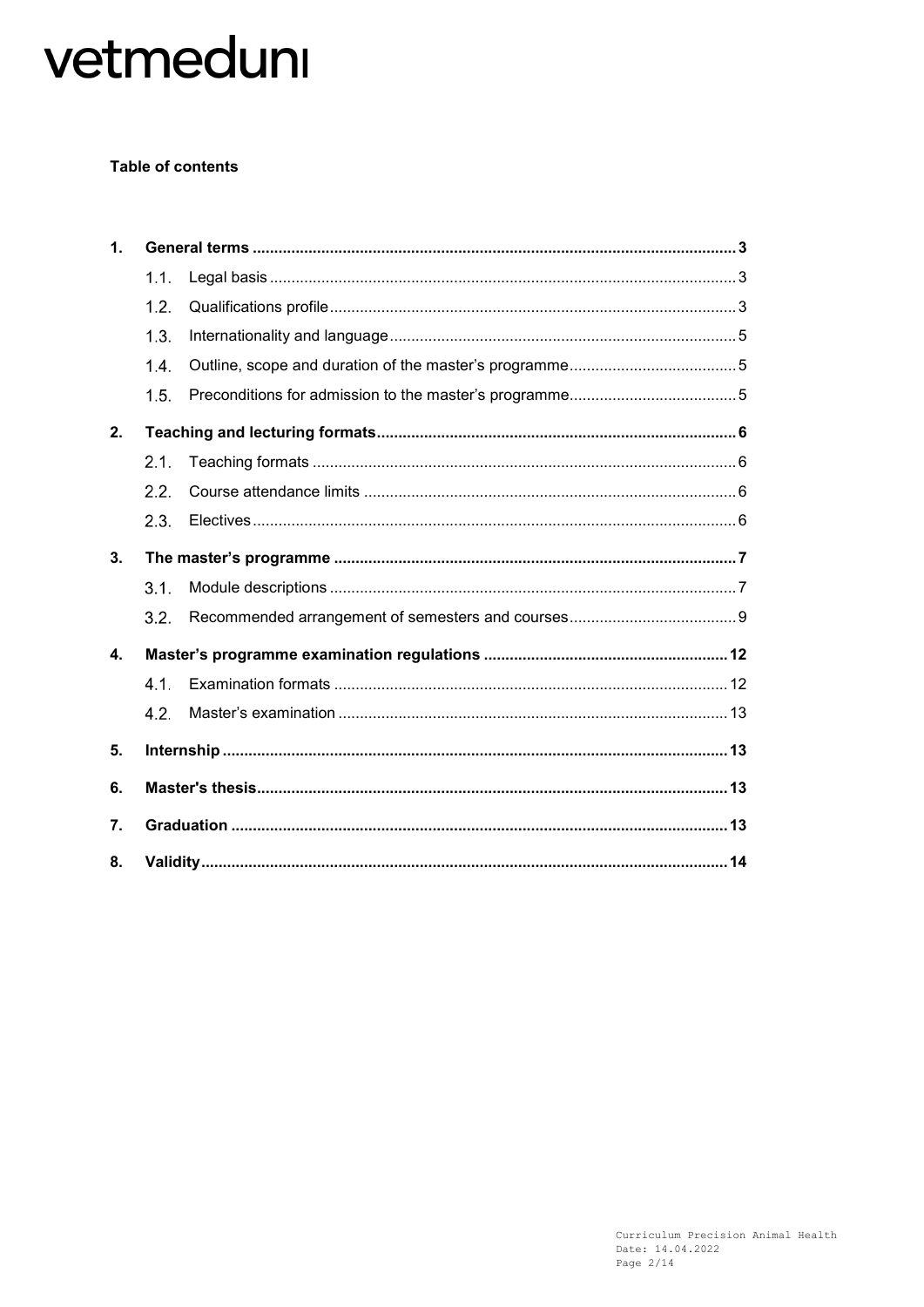### <span id="page-2-1"></span><span id="page-2-0"></span>**1. General terms**

#### $1.1.$ **Legal basis**

The legal basis for this master's programme is the Austrian Universities Act (*UG 2002*).

#### <span id="page-2-2"></span> $1.2.$ **Qualifications profile**

### **1.2.1. General qualifications**

Digitalisation has already also found its way into the field of animal husbandry and veterinary medicine by means of innovative applications of information and communication technologies. This is the source of disruptive change in diagnostic and communication options for veterinarians, as well as those who care for animals, which can be used in improving animal health and well-being. In the context of the veterinary care of livestock, the deployment of modern technologies in combination with artificial intelligence is playing a central role in the resource-sensitive and responsible production of animal-based foodstuffs, while at the same time improving animal health and well-being (smart farming). Veterinarians are taking on a key role here in the interpretation of complex data analyses and automated procedures.

This historical opportunity to participate in this innovative and not only technical trend is critically dependent on the availability of suitably educated and trained specialists whose knowledge and expertise contribute to achieving such an expansion of animal care and veterinary services while also taking into account the socio-economic consequences for the veterinary professional, animal owners and animal health (animal care chain).

In order to contribute, by educating precisely these necessary specialists and experts, the University of Veterinary Medicine, Vienna, in collaboration with the University of Applied Science Upper Austria and the Federal Secondary School and Research Institute for Agriculture Raumberg-Gumpenstein, offers the master's programme Precision Animal Health.

This master's programme is designed for students interested in further education at the interface between veterinary medicine, animal husbandry, animal production and modern, information-driven technologies. During the master's programme, students acquire skills which enable them:

- to understand and explain the technological basics and principles underlying the application of information-driven technologies in the areas of veterinary medicine, animal husbandry and agricultural production,
- to translate the principles, needs and challenges of agricultural production and farming (with a core focus on livestock management) into the related technical language, to communicate with technical specialists and, as a result, to significantly facilitate technical innovation and solutions,
- to be involved in the development, implementation and distribution of new technology-based solutions along the animal care chain,
- to undertake specialist foundational, interdisciplinary and applied research at universities (PhD), universities of applied sciences and non-university research institutions in the area of digital animal health management and in collaboration with farms and companies in the agricultural sector and related industries,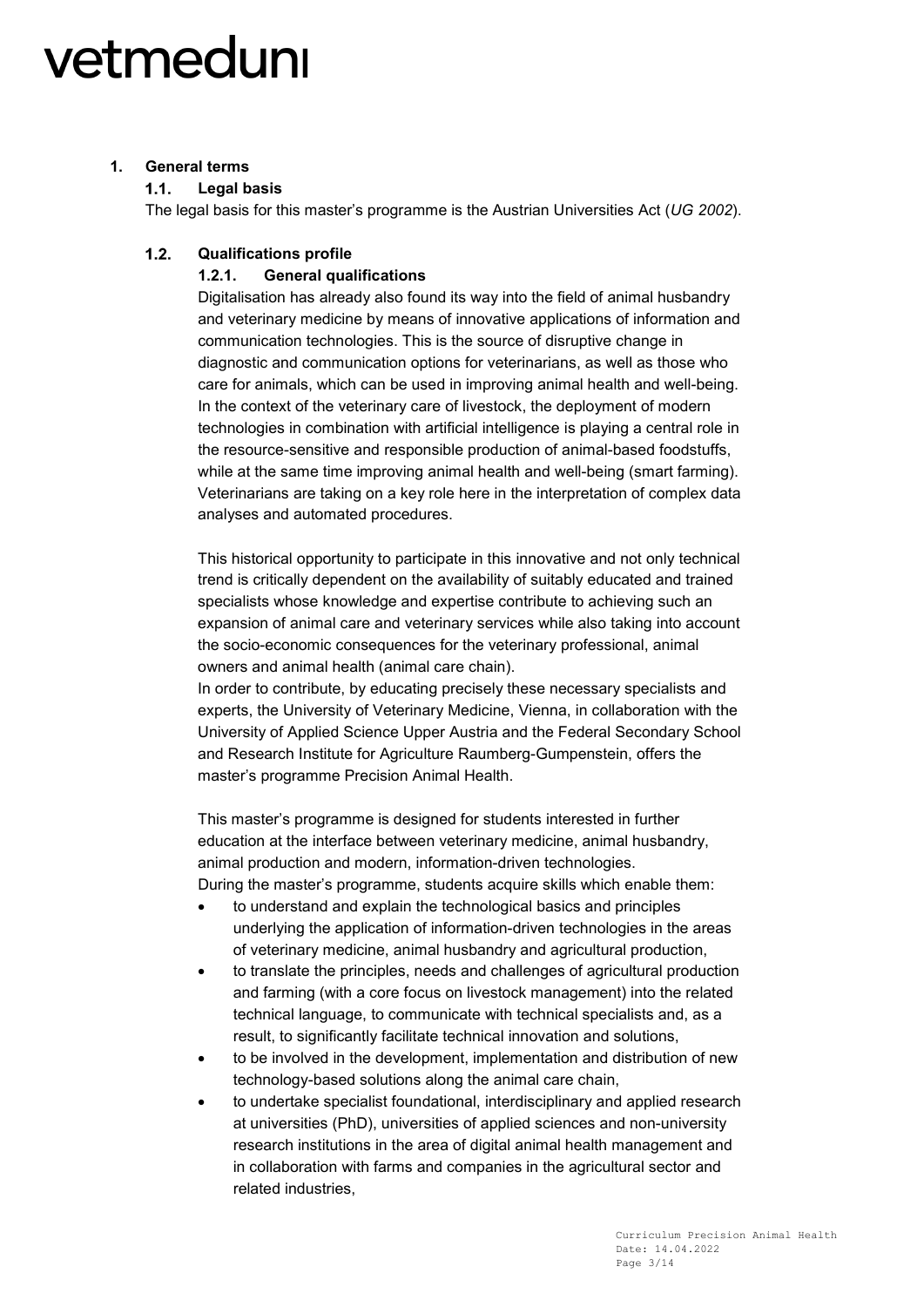• to rely on facts to reliably estimate the impacts of the use of precision animal health technologies in terms of socio-economic and ethical aspects as well as the goal of ensuring a sustainable and efficient use of resources.

### **1.2.2. Professional fields**

On the grounds of their education, graduates of the master's programme Precision Animal Health will be able to take on management roles, for example in the following areas:

- Product development and research in veterinary technical and agricultural technical areas (in the private and public sectors)
- Specialist consulting for farms in terms of the deployment of smart farming technologies
- Consulting in the area of herd management at livestock farms
- Universities and other post-secondary educational institutions
- Non-university research institutions

### **1.2.3. Specialist and key qualifications will be acquired in the following fields:**

- Supporting digital transformation processes in veterinary medicine and farming
- Capturing digitalised agricultural data on the production of animals and animal products
- An understanding and the application of sensor-based systems
- Digitalised monitoring and management in animal husbandry
- The assessment of animal health and production-related data over time
- The solution-oriented translation of requirements into technologies and applications
- An understanding and the evaluation of ethical questions related primarily to livestock and companion animals as well as in livestock production in connection with digitalisation
- Data and process analysis related to agricultural systems
- Technology assessment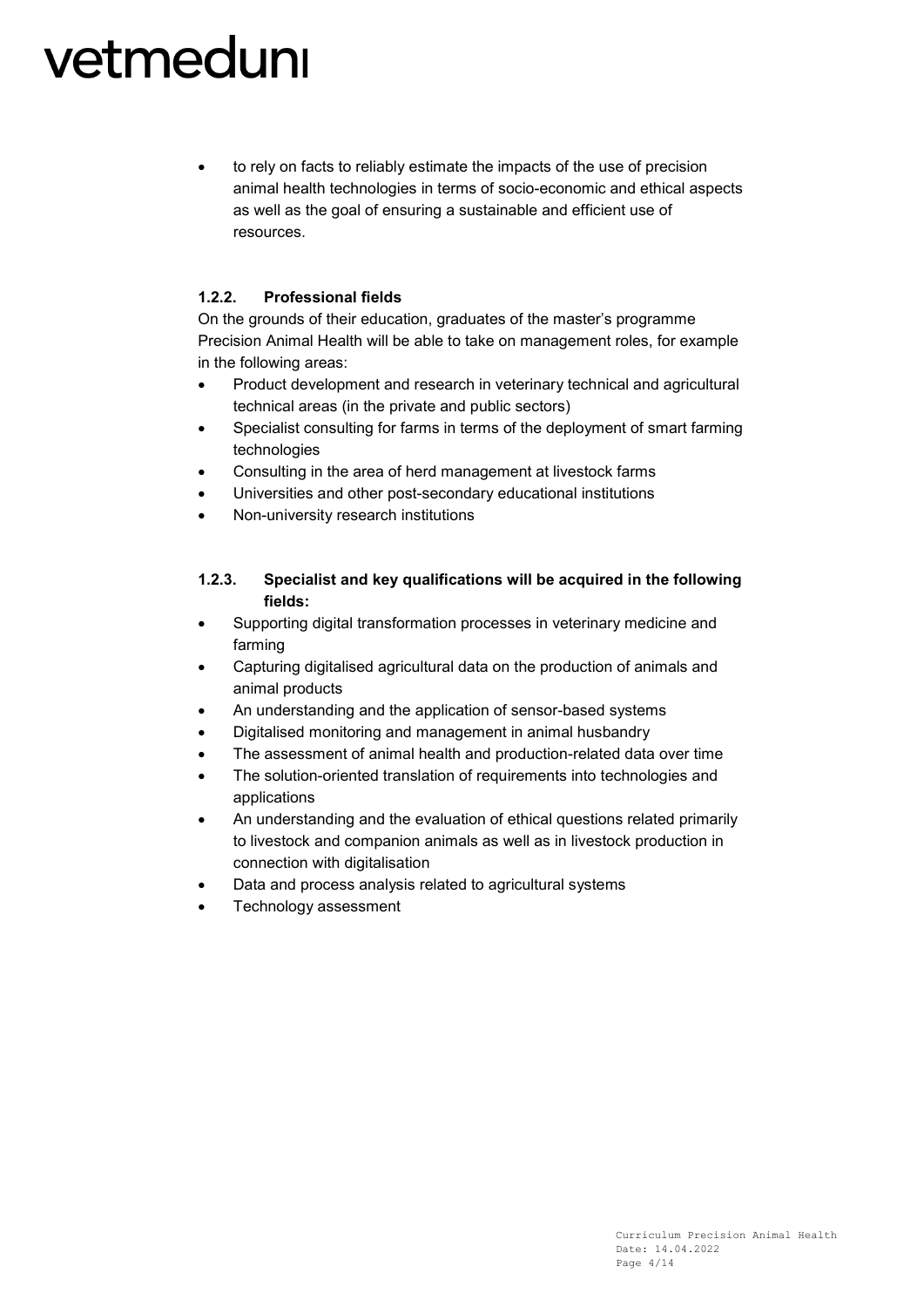#### <span id="page-4-0"></span> $1.3.$ **Internationality and language**

This master's programme has been structured and designed based on international standards. The recognition of sufficient academic progress is guaranteed by applying the ECTS system.

The language of instruction of the master's programme is English, whereby certain electives may be taught in German. It is therefore necessary for students to demonstrate English-language skills at the B2 level of the Common European Framework of Reference for Languages.

Electives, internships and the master's thesis can also take place at other Austrian or foreign post-secondary educational institutions or recognised research institutions.

#### <span id="page-4-1"></span> $1.4.$ **Outline, scope and duration of the master's programme**

The master's programme encompasses a total of four semesters consisting of courses (mandatory and elective, including examinations), internships and preparing a master's thesis, making up a total of 120 ECTS credits.

The European Credit Transfer and Accumulation System (ECTS) serves to simplify the inter-university and inter-European accreditation of academic performance. Every course is allocated ECTS credits based on the scope of academic work required from students (both related to courses and self-study). Internships and master's thesis are also allocated ECTS credits. An ECTS credit is equivalent to 25 hours of work and is based on the average workload required in order to achieve the anticipated academic objectives.

ECTS credits are awarded to mandatory courses (including examinations), electives, internships, the master's thesis and the master's examination as follows:

| <b>Mandatory</b><br><b>courses</b> | <b>Electives</b> | Internship | <b>Master's thesis</b><br>and master's<br>examination | Total |  |  |  |
|------------------------------------|------------------|------------|-------------------------------------------------------|-------|--|--|--|
| <b>ECTS credits</b>                |                  |            |                                                       |       |  |  |  |
| 69                                 | 9                | 12         | 30                                                    | 120   |  |  |  |

The scope of lectures and other courses is defined in semester hours and ECTS credits. Based on a semester extending for a period of 15 weeks, one semester hour is equivalent to 15 academic hours each of 45 minutes in duration.

#### <span id="page-4-2"></span> $1.5.$ **Preconditions for admission to the master's programme**

Admission to the master's programme Precision Animal Health is dependent on the successful completion of a relevant bachelor's degree at a university or university of applied sciences or an equivalent degree with a scope of at least 180 ECTS credits at an accredited domestic or foreign post-secondary educational institution.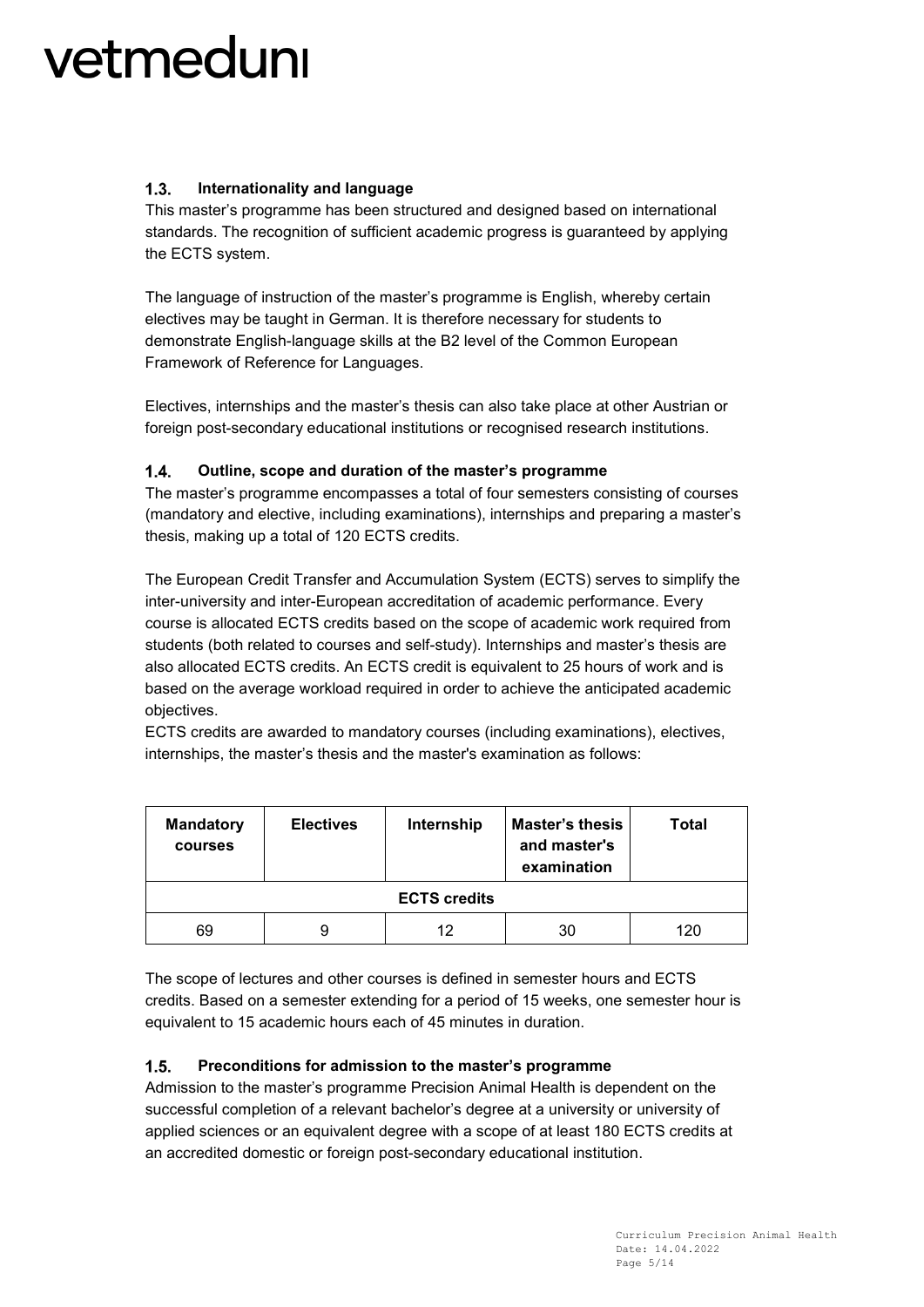Relevant in this context relates to a degree in veterinary medicine, agricultural sciences as well as the fields of agriculture and agrarian technology, information sciences, biology, human medicine and medical technology.

### <span id="page-5-0"></span>**2. Teaching and lecturing formats**

#### <span id="page-5-1"></span> $2.1.$ **Teaching formats**

### **Courses not based on continuous assessment**

*Lectures (VO)* aim to convey knowledge and form the basis for subsequent courses.

### **Courses based on continuous assessment**

*Conversatoriums (KV)* aim to convey knowledge by means of suitably and competently managed discussions as well as the training of problem-solving skills. Discussion group sessions are teaching elements based on continuous assessment in which particular credit is given to active involvement.

*Seminars (SE)* facilitate scientific discussion. Active involvement on the part of students is demanded in the course of tutorials, with these small groups focussing in particular on applying their knowledge to analyse and address questions and issues. Verbal and/or written contributions will be required from students.

*Exercises (UE)* aim to convey practical and special career-related skills.

*Internships (PR):* The aim of internships is to provide students of the master's programme with practical insights into companies and institutions in which technologies associated with digital animal health management are developed, applied or tested. Further objectives include promoting an understanding and the evaluation of ethical issues in the context of digitalisation primarily related to ruminants, swine, horses, small animals and in agricultural production.

#### <span id="page-5-2"></span> $2.2.$ **Course attendance limits**

The group size for curricula courses based on continual assessment is limited to 20 students (maximum group size = 20). If necessary, this limit may be marginally exceeded.

#### <span id="page-5-3"></span> $2.3$ **Electives**

The degree programme includes 9 ECTS credits which are to be earned by completing courses which can be freely selected by students (electives). These courses can be selected from the entire range of courses offered by all accredited national or international universities. Electives aim to convey knowledge and skills in both related fields as well as areas of general interest.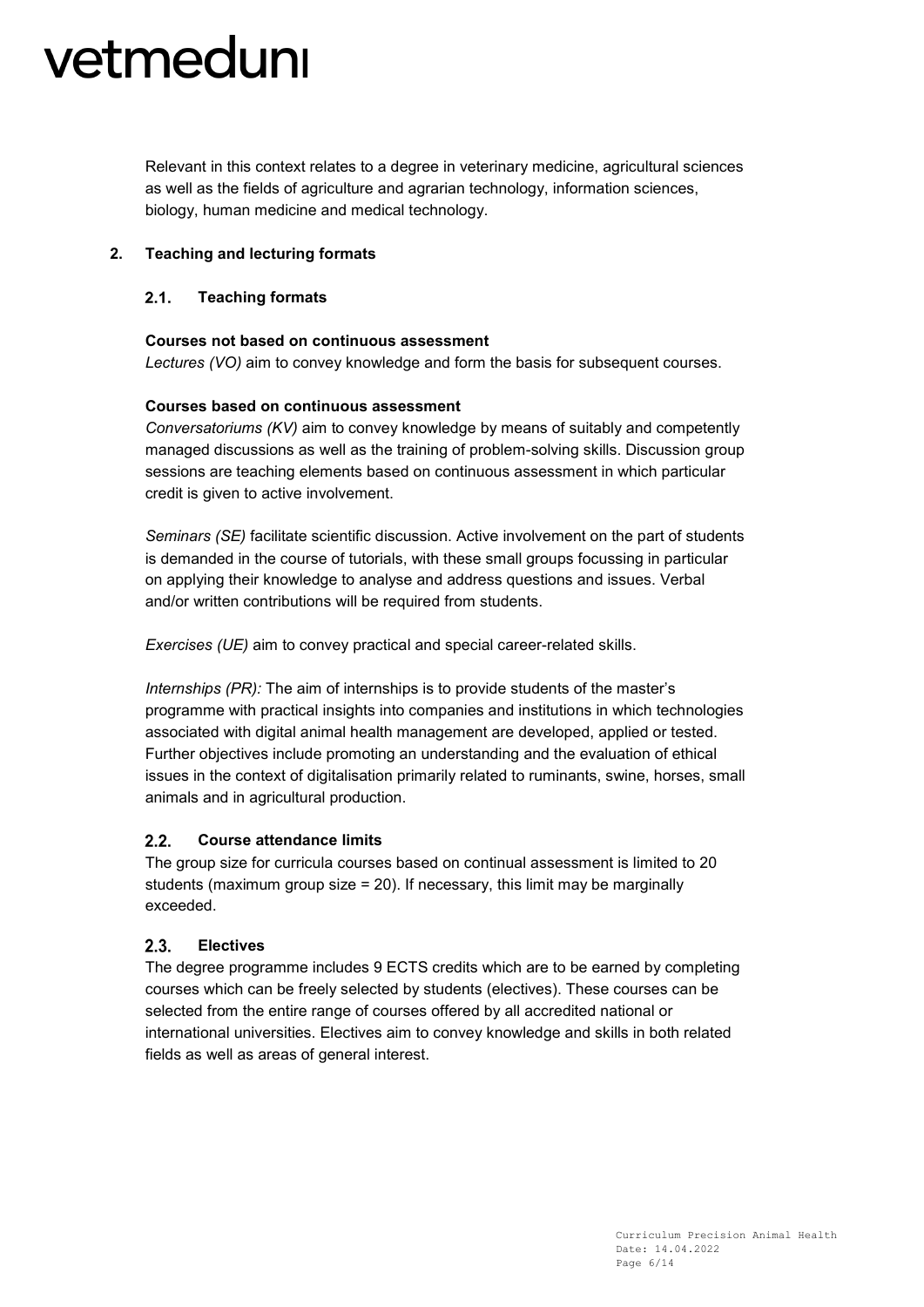### <span id="page-6-0"></span>**3. The master's programme**

#### <span id="page-6-1"></span> $3.1.$ **Module descriptions**

### **Module 1 – Monitoring Animal Health**

The first module focuses on the basics of motoring animal health. Students learn which psychological and biological processes and characteristics are relevant in order to identify disorders related to the animal well-being and health, and which options exist for describing these. Students learn a range of comparative diagnostic techniques and methods in order to develop, evaluate or validate automated monitoring systems. This module also explains technical systems for capturing animal-related parameters and presents the latest research fields and findings. The application of digital technologies also has an impact on other areas of animal husbandry as well as human-animal interactions. These aspects are addressed in Module 1 and covered in more depth in later modules.

### **Module 2 – Capturing Data and Parameters**

The technical capturing of data and parameters forms the basis for digital monitoring. This module presents relevant technologies used in research and practice in order to capture data related to animals and their environments as the key to monitoring animals and calculating relevant parameters. Students learn to identify how systems function and, upon completion of the module, can explain the system components as well as the principles of data capture and transfer.

### **Module 3 – Data Processing and Analysis**

This module conveys the basics of data protection and data security as important components of data management. Furthermore, students acquire an understanding of how databases work and prepare database models using the relevant programming languages and development environments. Fundamental relevant statistical methods are explained and applied by students to initially analyse captured data and research findings.

### **Module 4 – Data Sources and Management**

The origin of the data captured, searches of data sources, the reliability of data quality and the secure management of data are essential principles of good data management. In this module, students learn the underlying principles of managing data as well as the use of data and data security in addition to considering the legal aspects related to exploiting data. They also learn how to use data sources and databases. They practice preparing data records for subsequent use and how to safeguard high levels of data security in connection with the monitoring and digital management of individual animals and herds. Students develop their knowledge of statistical data record processing to an advanced level.

### **Module 5 – Monitoring Systems**

Image-processing systems play a central role in digital monitoring. During this module, students learn the physical and technical basics of sensor-based imaging systems as well as automated image analysis. The use of artificial intelligence to analyse data and the modelling of dynamic system plays an important role both in analysing images as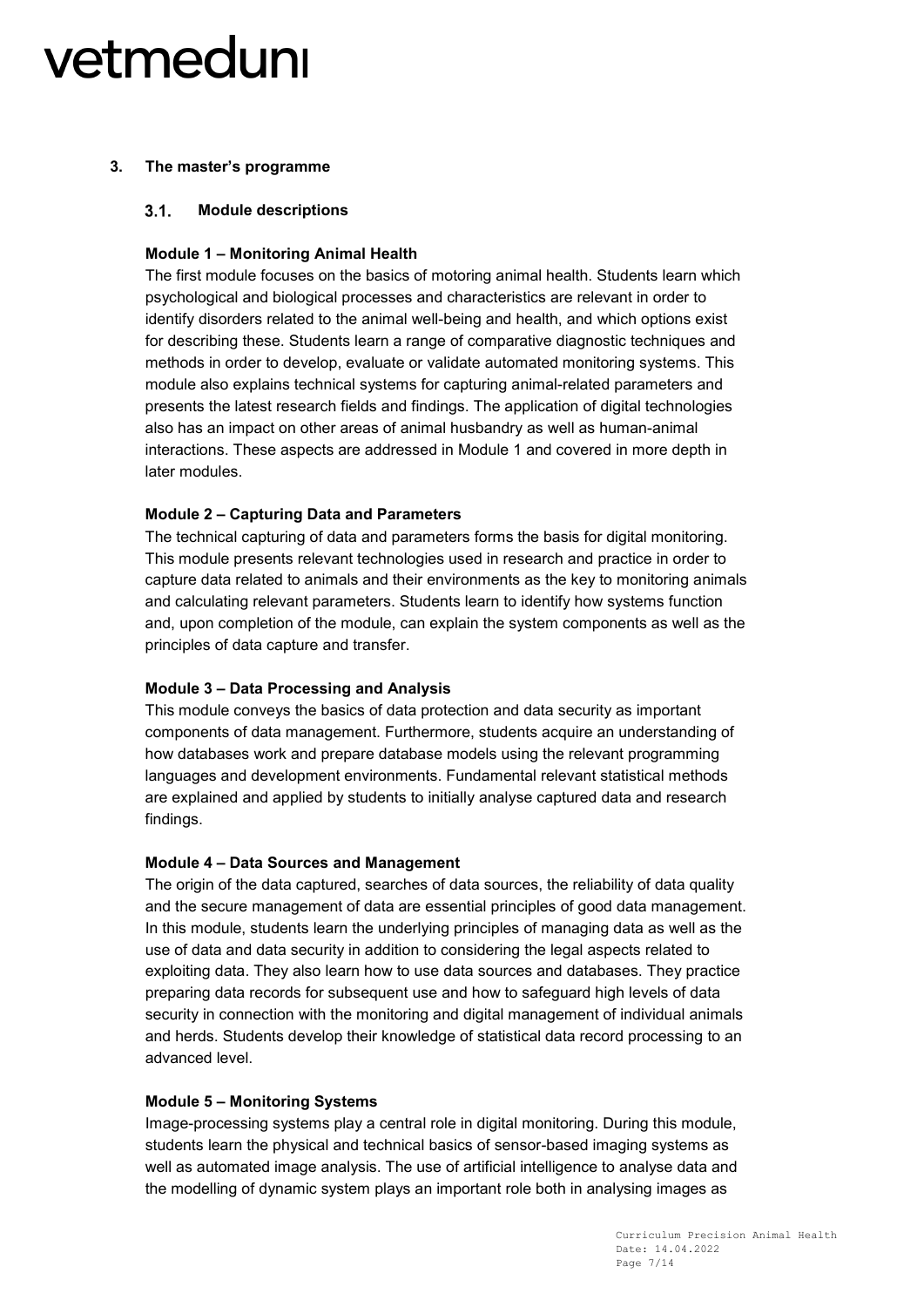well as in other areas of digital monitoring. Students learn the basics of modelling as well as various models and simulations for forecasting purposes, e.g. related to animal diseases.

### **Module 6 – Applications of Precision Animal Health Management**

During this module, students calculate and interpret animal-related data which act as target values for, inter alia, the use of digital technologies. Monitoring and animaltracking methods and technologies currently in use are presented in addition to discussing deployment areas as well as the respective advantages and disadvantages.

### **Module 7 – Applications and Implementation**

In this module, students learn how to deploy the systems used in precision animal health monitoring in the management of individual animals and livestock. They use relevant systems and interpret the automatically captured data with the aim of identifying factors detrimental to animal well-being and disease symptoms at an early stage. This involves students gaining a deeper understanding of and honing their skills in the statistical analysis of data and forecasting models. They develop models and concepts of how to integrate the information gathered in management decisions and how these can be conveyed to animal owners.

Interdisciplinary team-based projects provide students with practical and researchoriented insights into the work of institutions involved in the teaching. They are actively involved in the development and implementation of joint projects and also present these.

#### **Module 8 – Innovation and Society**

Besides application and consulting, the development and further development of digital technologies for monitoring and managing individual animals or livestock form an important career-related area for graduates. This module provides students with knowledge about the opportunities and basics of founding companies and innovation management. Students also learn how to discuss the ethical aspects and social consequences of digital transformation based on facts.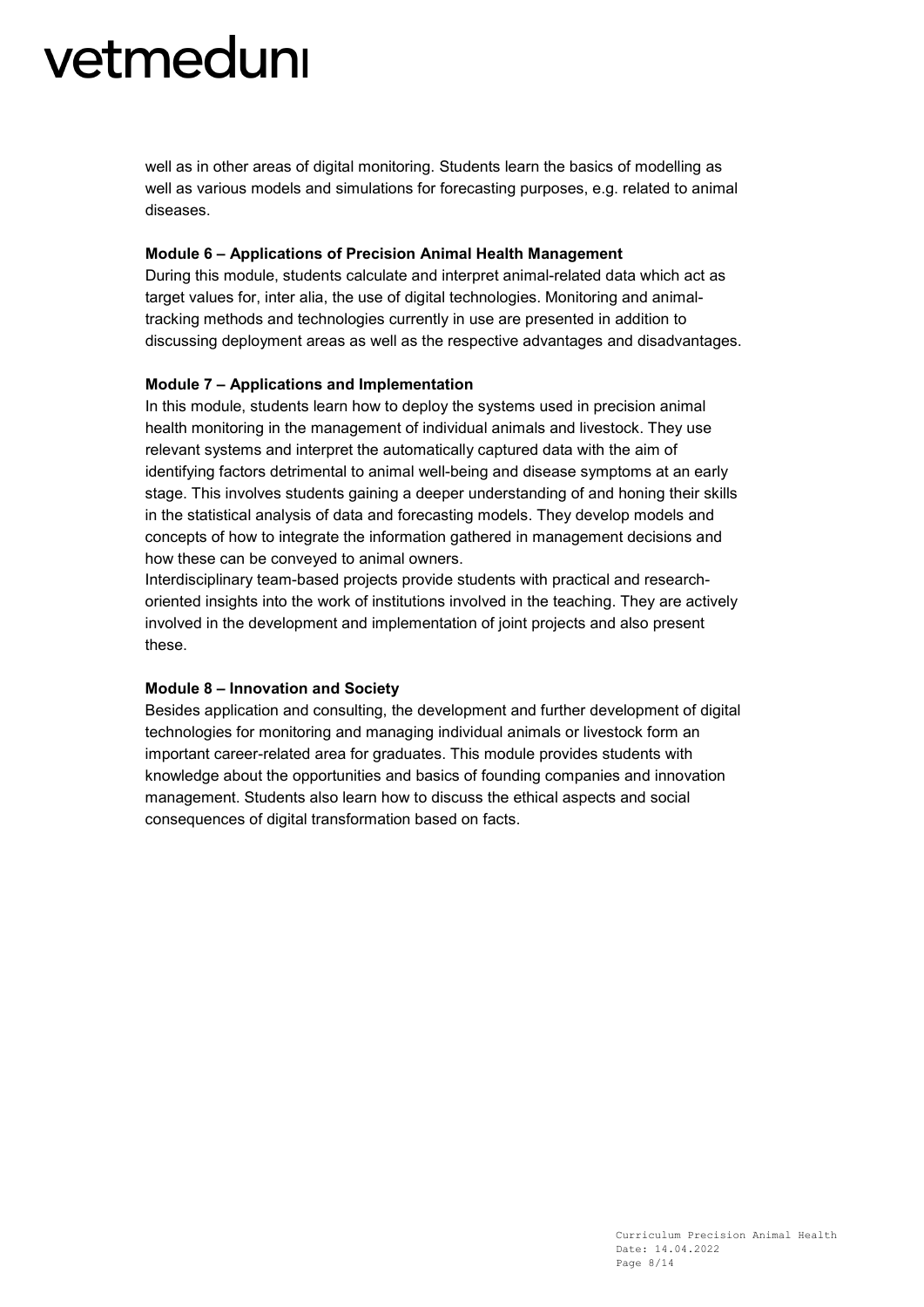#### <span id="page-8-0"></span>**Recommended arrangement of semesters and courses**  $3.2.$

### **1st Semester**

| <b>Module / Course</b>                                                                                               | VO             | KV           | <b>SE</b>      | <b>UE</b>   | <b>ECTS</b>    |
|----------------------------------------------------------------------------------------------------------------------|----------------|--------------|----------------|-------------|----------------|
|                                                                                                                      | Semester hours |              |                |             | credits        |
| <b>Module 1 - Monitoring Animal Health</b>                                                                           |                |              |                |             | 10             |
| Principles of animal physiology, ethology,<br>pathology and diagnostics                                              | $\overline{2}$ |              |                |             | 2              |
| Assessing animal behaviour and well-being                                                                            |                |              |                | 0.7         | 1              |
| An introduction to animal health monitoring and<br>animal well-being in livestock and companion<br>animal management | 3              |              |                |             | 3              |
| The use of precision monitoring in animal<br>research                                                                | $\overline{2}$ |              |                |             | 2              |
|                                                                                                                      | 1              |              |                |             | 1              |
| Socio-economic aspects I                                                                                             |                | 1            |                |             | 1              |
|                                                                                                                      |                |              |                |             |                |
| <b>Module 2 - Capturing Data and Parameters</b>                                                                      |                |              |                |             | 6              |
| Hardware principles                                                                                                  | $\overline{2}$ |              |                |             | 2              |
| Capturing parameters                                                                                                 |                | 3            |                |             | 3              |
| Introduction to remote technologies (sensing,<br>WiFi, GNSS/GPS)                                                     | 1              |              |                |             | 1              |
|                                                                                                                      |                |              |                |             |                |
| <b>Module 3 - Data Processing and Analysis</b>                                                                       |                |              |                |             | 10             |
| Data law, IT security and technical data<br>protection I                                                             | 1              |              |                |             | 1              |
| Information technology basics IT I                                                                                   | $\overline{2}$ |              |                |             | $\overline{2}$ |
| Information technology basics IT II                                                                                  |                |              |                | 1           | 1.5            |
| Scripting basics and practice                                                                                        |                | $\mathbf{1}$ |                |             | $\mathbf{1}$   |
|                                                                                                                      |                |              | $\mathbf{1}$   |             | 1.5            |
| Statistics I                                                                                                         |                | $\mathbf{1}$ |                |             | $\mathbf{1}$   |
|                                                                                                                      |                | 1.3          | $\overline{2}$ |             |                |
| Further courses / examinations                                                                                       |                |              |                |             |                |
| Electives                                                                                                            |                |              |                |             | 4              |
| <b>Total</b>                                                                                                         | 14             | 6            | 1              | $\mathbf 3$ | 30             |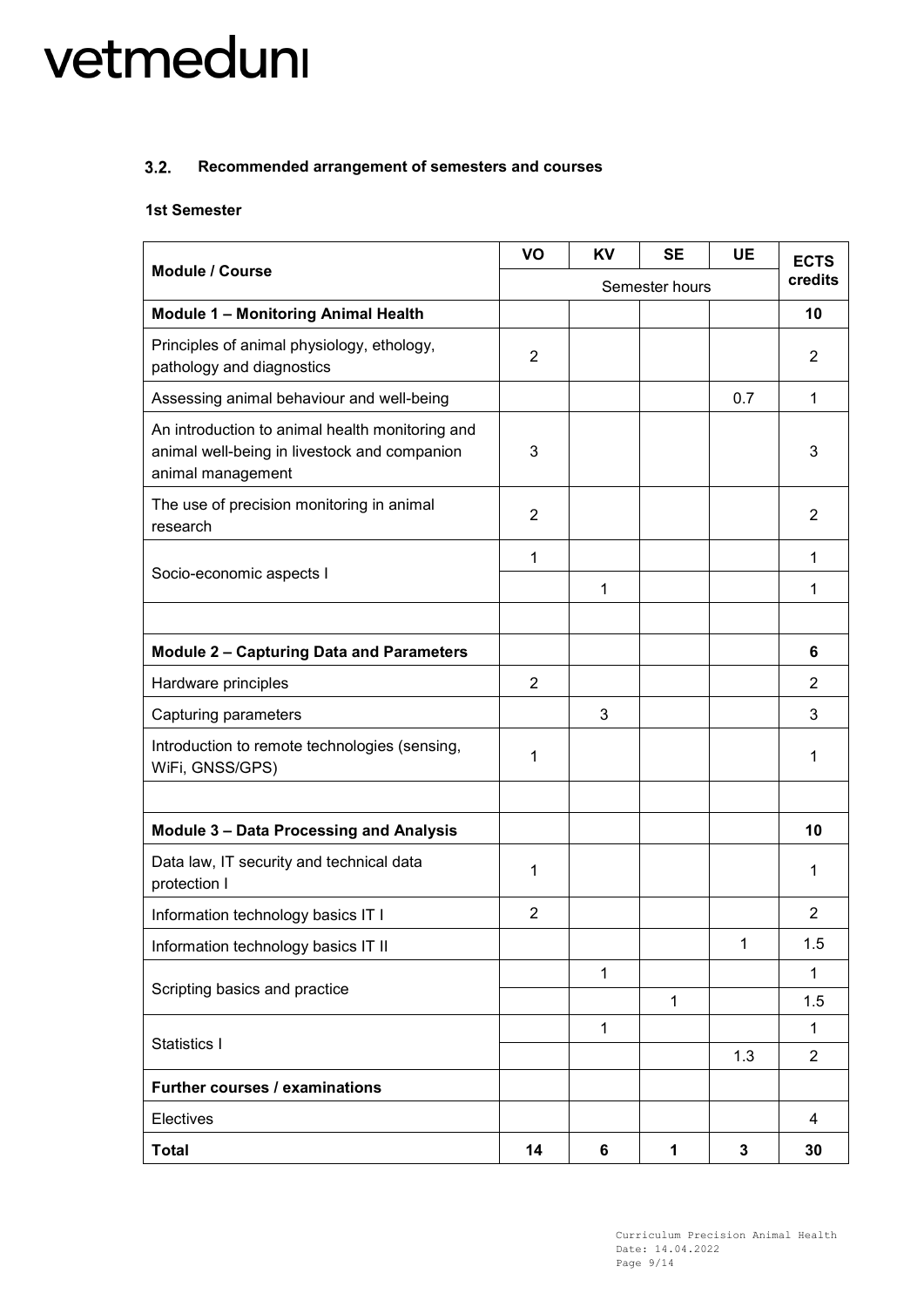### **2nd Semester**

|                                                                                | <b>KV</b>      | <b>SE</b>      | UE             | ECTS-          |
|--------------------------------------------------------------------------------|----------------|----------------|----------------|----------------|
| <b>Module / Course</b>                                                         | Semester hours |                | АP             |                |
| <b>Module 4 - Data Sources and Management</b>                                  |                |                |                | 7              |
| Data sources and databases                                                     | $\overline{2}$ |                |                | 2              |
| Data quality and preparation                                                   | 0.8            |                |                | 1              |
|                                                                                |                |                | 1.5            | 2              |
| Statistics II                                                                  |                |                | 0.7            | 1              |
| Data law, IT security and technical data protection II                         | 1              |                |                | 1              |
|                                                                                |                |                |                |                |
| <b>Module 5 - Monitoring Systems</b>                                           |                |                |                | 4              |
| Image-processing systems; capture and analysis                                 | $\overline{2}$ |                |                | $\overline{2}$ |
| Modelling, system/process analysis, forecasting<br>models and decision support | $\overline{2}$ |                |                | 2              |
|                                                                                |                |                |                |                |
| <b>Module 6 - Applications of Precision Animal</b><br><b>Health Management</b> |                |                |                | 8              |
| Analysing and interpreting animal health data and<br>agricultural data         |                | $\overline{2}$ |                | 3              |
| Current applications of precision animal health and                            | 1              |                |                | 1              |
| smart farming I                                                                |                |                | $\overline{2}$ | 3              |
| Socio-economic aspects II                                                      |                | 0.7            |                | 1              |
|                                                                                |                |                |                |                |
| Other courses / components                                                     |                |                |                |                |
| Internship                                                                     |                |                |                | 9              |
| Electives                                                                      |                |                |                | $\overline{2}$ |
| <b>Total</b>                                                                   | 8.8            | 2.7            | 4.2            | 30             |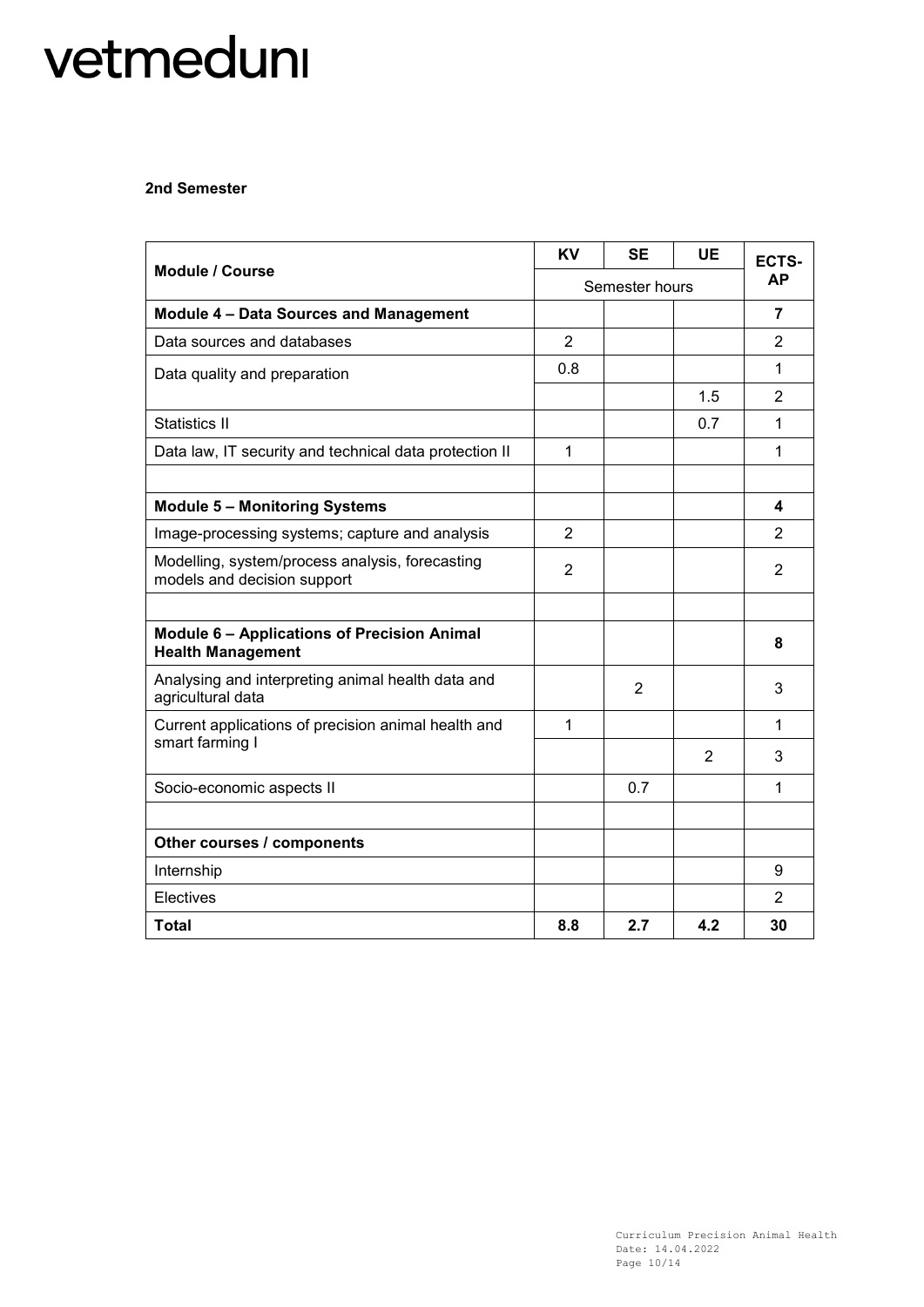### **3rd Semester**

|                                                                                                      |                | <b>SE</b>    | <b>UE</b> | <b>ECTS</b> |
|------------------------------------------------------------------------------------------------------|----------------|--------------|-----------|-------------|
| <b>Module / Course</b>                                                                               | Semester hours |              |           | credits     |
| Module 7 - Applications and Implementation                                                           |                |              |           | 20.5        |
| Precision measurement, monitoring & management -<br>housing, feeding, animal, transport & processing | $\overline{2}$ |              |           | 2           |
| Current applications of precision animal health and<br>smart farming II                              |                |              | 3.5       | 5           |
| Statistics III                                                                                       |                |              | 0.7       | 1           |
| Implementing consultancy and application concepts<br>in discussions with animal owners               |                | 1            |           | 1.5         |
| Interdisciplinary team projects                                                                      |                |              | 7.3       | 11          |
|                                                                                                      |                |              |           |             |
| <b>Module 8 - Innovation and Society</b>                                                             |                |              |           | 3.5         |
| Founding companies and innovation management                                                         | 1              |              |           | 1           |
| Technology impact assessments: Application,<br>acceptance, sustainability and social aspects         | 1              |              |           | 1           |
| <b>Ethical aspects</b>                                                                               |                | 1            |           | 1.5         |
|                                                                                                      |                |              |           |             |
| Other teaching / courses                                                                             |                |              |           |             |
| Practical                                                                                            |                |              |           | 3           |
| Electives                                                                                            |                |              |           | 3           |
| Total                                                                                                | 4              | $\mathbf{2}$ | 11.5      | 30          |

### **4th Semester**

| <b>Master's thesis</b> | <b>ECTS</b><br>credits |
|------------------------|------------------------|
| Master's thesis        | 27                     |
| Master's examination   |                        |
| <b>Total</b>           | 30                     |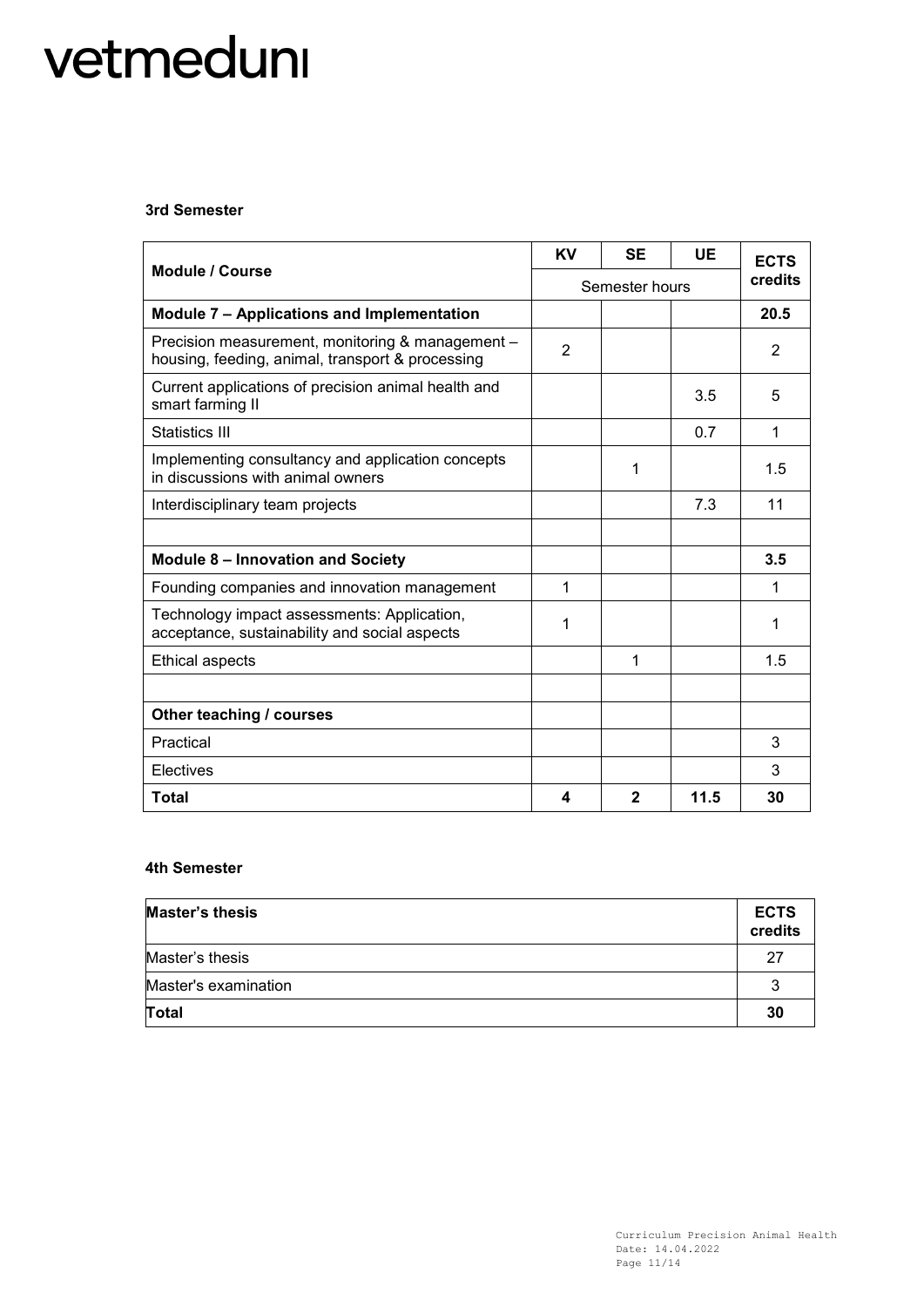### <span id="page-11-0"></span>**4. Master's programme examination regulations**

The examination regulations of this master's programme are based on Articles 72 ff of the Austrian Universities Act (*UG 2002*) and the legal aspects of the statutes of the University of Veterinary Medicine, Vienna.

The examiner is generally the lecturer whose course a student has attended.

The master's programme Precision Animal Health is considered to have been successfully completed when the following preconditions have been met:

- The successful completion of the modules prescribed in the curriculum
- The successful completion of sufficient electives to accrue the required number of ECTS credits
- The successful completion of the internship
- The successful completion of the master's thesis
- Passing the master's examination

#### <span id="page-11-1"></span> $4.1.$ **Examination formats**

### **4.1.1. Course examinations**

Courses based on continuous assessment

Continuous assessment courses are courses in which the grade is based on several written and/or oral assignments on the part of participants during the course.

### **4.1.2. Module examinations**

Academic performance related to the modules is assessed by means of module examinations. Module examinations are exams aimed at establishing the acquisition of the knowledge and skills taught in a module.

### **4.1.2.1. Modules with lectures and based on continuous assessment**

In the case of modules based on lectures and continuous assessment, a written module-specific exam takes place in the form of a single assessment procedure and includes the contents of the relevant lectures.

The following written question formats may be used: Multiple choice (MC) question formats (MCQ Type A (single select questions), MCQ Pick-N (multiple select questions), cloze test questions (drop-down menu) and other question formats (short-answer question (SAQ), image diagnosis question, image allocation question, classification question) and the key-feature examination format.

A positive grade for the courses based on continuous assessment forming part of a module is the precondition for sitting the relevant module examination.

A module is considered to have been successfully completed if the module examination and the related courses based on continuous assessment have been successfully completed.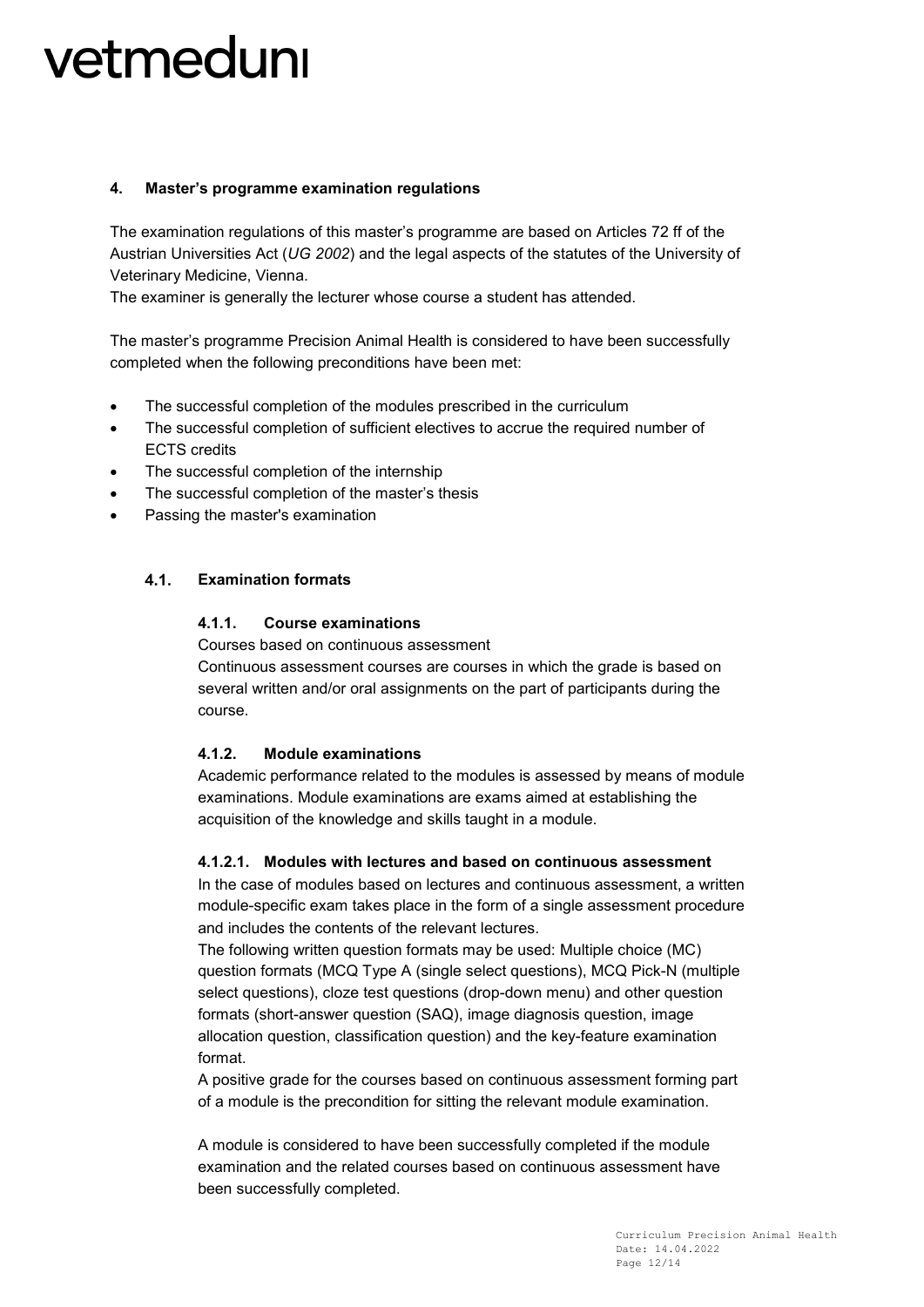### **4.1.2.2. Modules with courses based on continuous assessment**

In the case of a module which is based entirely on one or several continuous assessment courses, the module is considered to have been successfully completed if all of the related courses have been successfully completed.

#### <span id="page-12-0"></span> $4.2.$ **Master's examination**

The successful completion of all the modules, internships and electives, to the extent defined in the curriculum, as well as a positive grade on the master's thesis form the preconditions for admission to the master's examination.

The master's examination consists of an oral exam with a defence held before an examination board.

### <span id="page-12-1"></span>**5. Internship**

The internship must take place between semesters and encompasses a total of eight weeks, broken down into two 4-week blocks. It is recommended to undertake the internship after the second and third semesters respectively. Internships are intended to provide students with insights into farms, companies or organisations which apply, develop or test precision animal health or smart farming technologies. The internships can take place at the University of Veterinary Medicine, Vienna, at other domestic or foreign post-secondary educational institutions as well as at relevant external institutions (e.g. research institutes, private companies, practices and farms). The competent university body decides on the approval of an institution or organisation as an authorised provider of internships.

### <span id="page-12-2"></span>**6. Master's thesis**

The master's thesis is an academic paper dedicated to a scientific issue which is to be completed in the course of a master's programme. By means of their master's thesis, students demonstrate that they are capable of independently addressing a scientific issue in a manner which is academically sound in terms of its contents and methodology. The topic and scope of the master's thesis is to be selected such that it is plausible and possible to complete this within a period of six months. Master's thesis are to be written in English and should cover a topic which has been

addressed in the modules taught during the degree programme. It is recommended that students integrate, expand and critically evaluate the knowledge and experience gained during the course of their internship in their master's thesis.

Master's theses are a scientific piece of academic work the format and scope of which are defined in the policy on the preparation of master's theses.

It is permissible to work in collaboration with several other students provided that the performance of each student can be evaluated separately.

In accordance with Article 73 (1) of the Austrian Universities Act (*UG 2002*), master's theses are graded as very good (1), good (2), satisfactory (3), pass (4) or fail (5).

### <span id="page-12-3"></span>**7. Graduation**

Graduates of the master's programme Precision Animal Health are awarded the academic degree Master of Science, abbreviated as MSc.